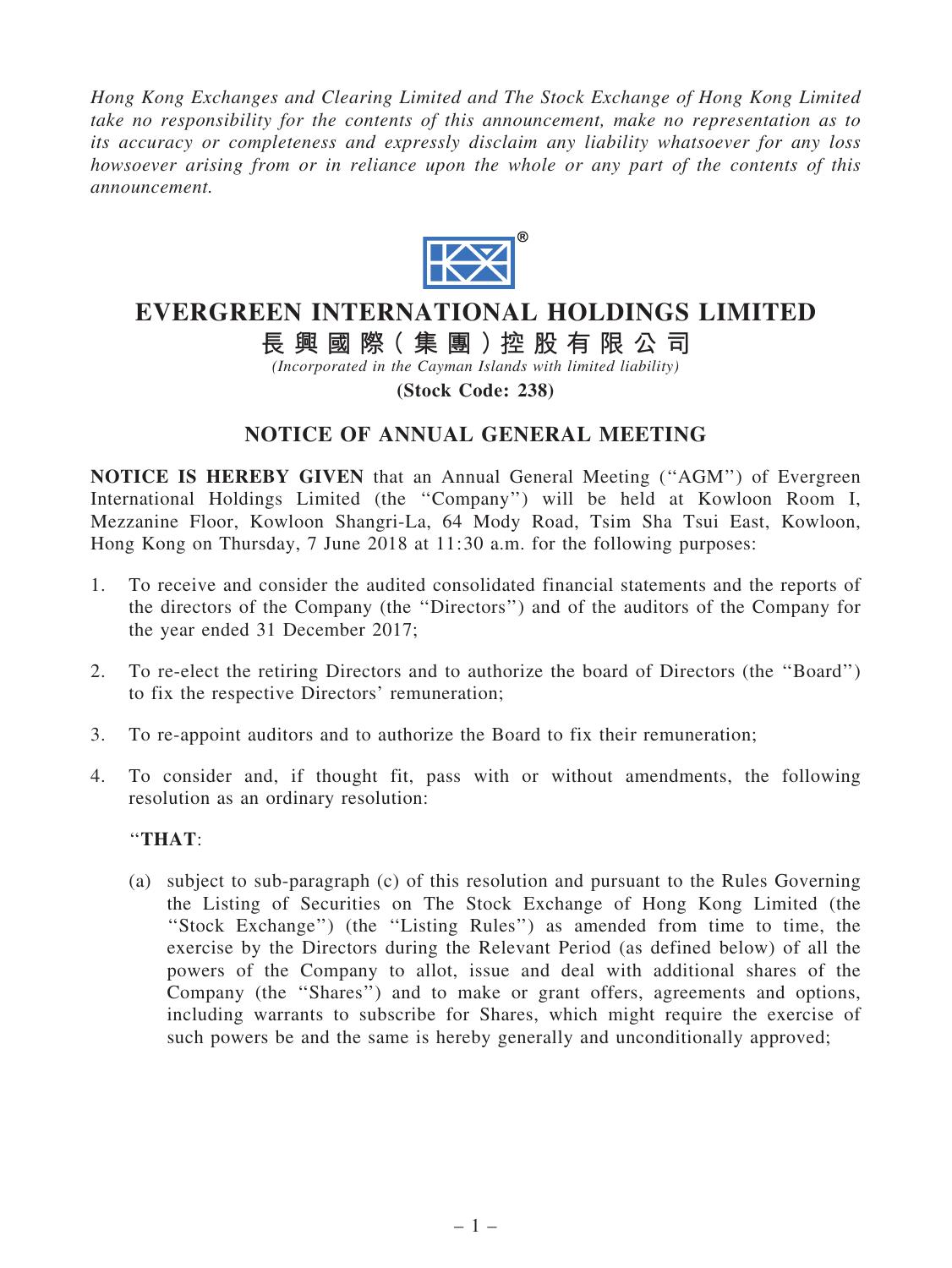- (b) the approval in sub-paragraph (a) of this resolution shall authorize the Directors during the Relevant Period to make or grant offers, agreements and options which might require the exercise of such powers after the end of the Relevant Period;
- (c) the aggregate number of Shares allotted or agreed conditionally or unconditionally to be allotted (whether pursuant to an option or otherwise) and issued by the Directors pursuant to the approval in sub-paragraph (a) of this resolution, otherwise than pursuant to (i) a Rights Issue (as defined below); or (ii) any issue of Shares upon the exercise of rights of subscription or conversion under the terms of any warrants issued by the Company or any securities which are convertible into Shares; or (iii) the exercise of any options granted under the share option scheme of the Company; or (iv) any scrip dividend or similar arrangement providing for the allotment and issue of Shares in lieu of the whole or part of the dividend on Shares in accordance with the memorandum and articles of association of the Company (the ''Articles'') shall not exceed 20% of the total number of issued Shares as at the date of passing of this resolution and the said approval shall be limited accordingly; and
- (d) for the purposes of this resolution:

"Relevant Period" means the period from the date of the passing of this resolution, until whichever is the earliest of:

- (i) the conclusion of the next annual general meeting of the Company;
- (ii) the expiration of the period within which the next annual general meeting of the Company is required by the Articles or any applicable laws and regulations of the Cayman Islands to be held; and
- (iii) the date on which the authority set out in this resolution is revoked or varied by the passing of an ordinary resolution of the shareholders of the Company (the ''Shareholders'') in general meeting.

"Rights Issue" means an offer of Shares, or offer or issue of warrants, options or other securities of the Company giving rights to subscribe for Shares, open for a period fixed by the Directors to holders of Shares or any class thereof on the register on a fixed record date in proportion to their then holdings of such Shares or class thereof (subject to such exclusion or other arrangements as the Directors may deem necessary or expedient in relation to fractional entitlements or having regard to any restrictions or obligations under the laws of, or the requirements of any recognised regulatory body or any stock exchange in, any territory applicable to the Company).'';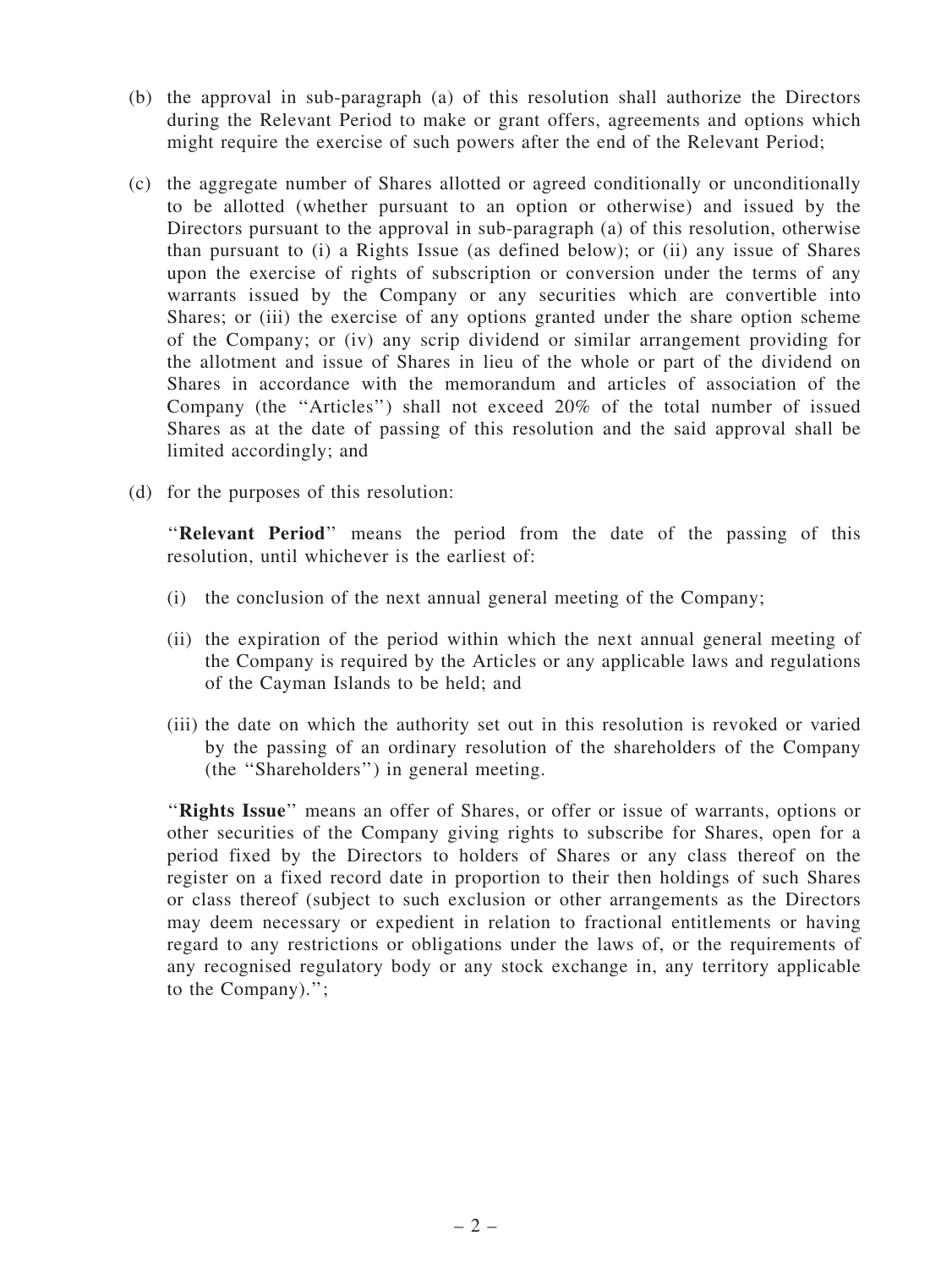5. To consider and, if thought fit, pass with or without amendments, the following resolution as an ordinary resolution:

## ''THAT:

- (a) subject to sub-paragraph (b) of this resolution, the exercise by the Directors during the Relevant Period (as hereinafter defined) of all the powers of the Company to repurchase Shares on the Stock Exchange or any other exchange on which the Shares may be listed and recognised for this purpose by the Securities and Futures Commission of Hong Kong and the Stock Exchange under the Codes on Takeovers and Mergers and Share Buy-backs (the ''Recognised Stock Exchange'') subject to and in accordance with all applicable laws and the requirements of the Listing Rules or that of any other Recognised Stock Exchange, be and the same is hereby generally and unconditionally approved;
- (b) the total number of Shares which may be purchased by the Company pursuant to the approval in sub-paragraph (a) of this resolution during the Relevant Period shall not exceed 10% of the total number of issued Shares as at the date of passing of this resolution and the said approval shall be limited accordingly; and
- (c) for the purpose of this resolution:

"Relevant Period" means the period from the date of the passing of this resolution, until whichever is the earliest of:

- (i) the conclusion of the next annual general meeting of the Company;
- (ii) the expiration of the period within which the next annual general meeting of the Company is required by the Articles or any applicable laws and regulations of the Cayman Islands to be held; and
- (iii) the date on which the authority set out in this resolution is revoked or varied by the passing of an ordinary resolution of the Shareholders in general meeting.''; and